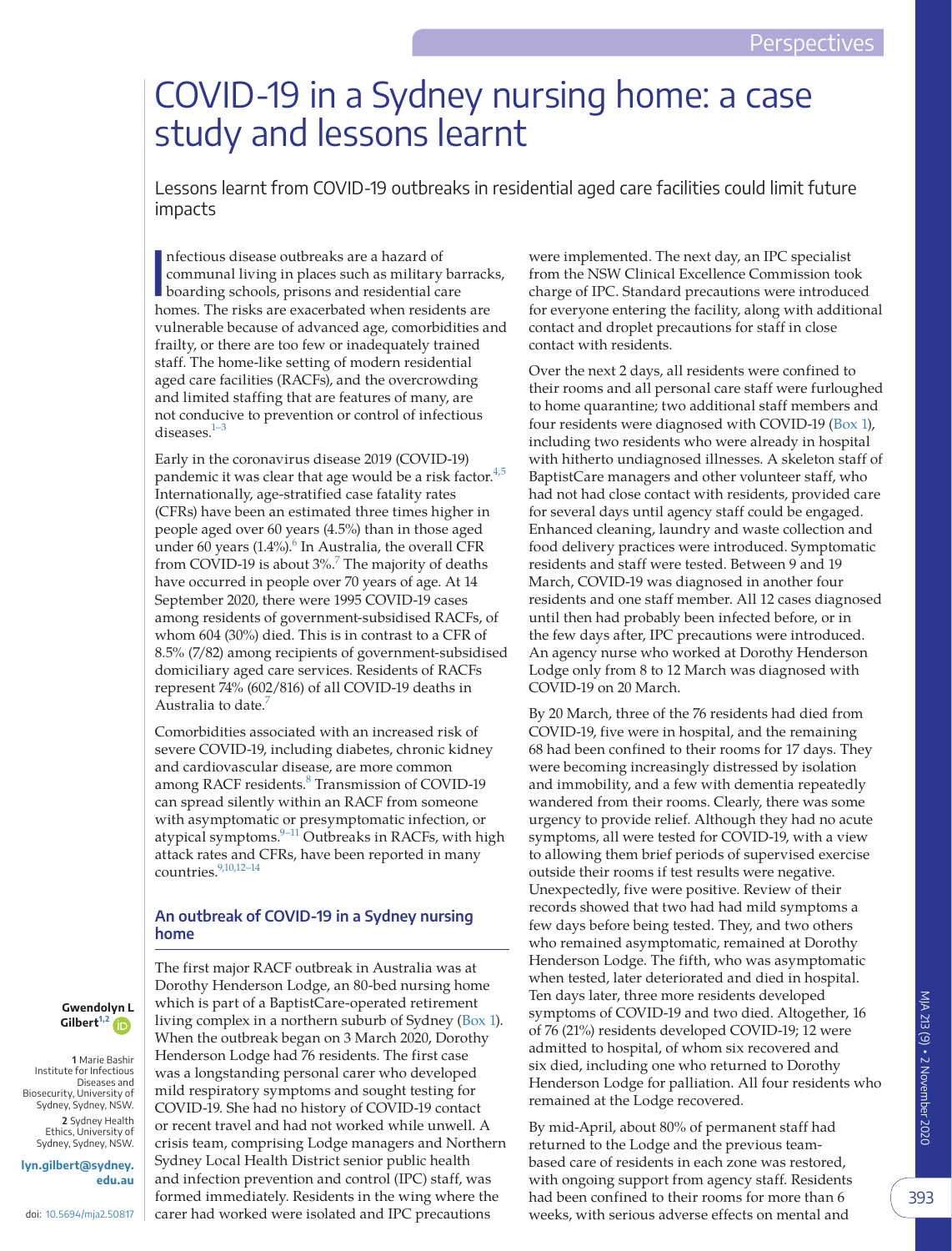<span id="page-1-0"></span>

| Date: swab taken<br>(result) | Staff or<br>resident                                                                                                                                                                                                                                          | <b>Hospital admission</b>                                        | Outcome and date                                 | Comments                                                                                                                                                                                                                     |
|------------------------------|---------------------------------------------------------------------------------------------------------------------------------------------------------------------------------------------------------------------------------------------------------------|------------------------------------------------------------------|--------------------------------------------------|------------------------------------------------------------------------------------------------------------------------------------------------------------------------------------------------------------------------------|
| 3/3/20 (3/3/20)              | Staff                                                                                                                                                                                                                                                         | na                                                               | Recovered;<br>swab negative 13/3/20              | Personal carer; first case diagnosed;<br>probably not first case infected                                                                                                                                                    |
| 3/3/20                       | undiagnosed illnesses                                                                                                                                                                                                                                         |                                                                  |                                                  | Crisis team formed; wing where initial case worked closed; infection prevention and control precautions<br>implemented; of the 76 Dorothy Henderson Lodge residents, two were already in hospital with serious but           |
| 3/3/20 (5/3/20)              | Staff                                                                                                                                                                                                                                                         | na                                                               | Recovered;<br>no repeat swab                     | Registered nurse                                                                                                                                                                                                             |
| 4/3/20 (4/3/20)              | Resident                                                                                                                                                                                                                                                      | Yes                                                              | Died 7/3/20                                      | Admitted to hospital 1/3/20; COVID-19<br>not suspected on admission                                                                                                                                                          |
| 4/3/20 (4/3/20)              | Resident                                                                                                                                                                                                                                                      | Yes                                                              | Died 3/3/20                                      | Admitted to hospital 2/3/20; post<br>mortem diagnosis                                                                                                                                                                        |
| 4/3/20 (4/3/20)              | Resident                                                                                                                                                                                                                                                      | Yes                                                              | Recovered:<br>swab negative 16/3/20              | Admitted to hospital following positive<br>test result                                                                                                                                                                       |
| 4/3/20                       | Residents in zone where initial case worked confined to their rooms; standard, contact and droplet precautions<br>for staff in contact (within 1.5 m) with residents; staff contacts of COVID-19-positive staff or residents<br>furloughed to self-quarantine |                                                                  |                                                  |                                                                                                                                                                                                                              |
| 5/3/20 (5/3/20)              | Resident                                                                                                                                                                                                                                                      | Yes                                                              | Recovered;<br>swab positive 20/3/20              | Admitted to hospital following positive<br>test result                                                                                                                                                                       |
| 5/3/20                       |                                                                                                                                                                                                                                                               |                                                                  |                                                  | All permanent personal care staff furloughed to self-quarantine and replaced by volunteer skeleton staff; all<br>residents confined to their rooms; staff required to wear masks at all times because of wandering residents |
| 5/3/20(6/3/20)               | Staff                                                                                                                                                                                                                                                         | na                                                               | Recovered;<br>swab negative 19/3/30              | Volunteer BaptistCare staff                                                                                                                                                                                                  |
| 6/3/20                       |                                                                                                                                                                                                                                                               |                                                                  |                                                  | Agency staff beginning to come on duty; single agency, permanent staff largely replaced by end of first week                                                                                                                 |
| 9/3/20 (9/3/20)              | Resident                                                                                                                                                                                                                                                      | Yes                                                              | Recovered;<br>swab positive 17/3/20              | Admitted to hospital following positive<br>test result                                                                                                                                                                       |
| 9/3/20(12/3/20)              | Staff                                                                                                                                                                                                                                                         | na                                                               | Recovered;<br>no repeat swab                     | Volunteer BaptistCare staff                                                                                                                                                                                                  |
| 14/3/20(15/3/20)             | Resident                                                                                                                                                                                                                                                      | Yes                                                              | Died 14/3/20                                     | Admitted to hospital before diagnosis<br>confirmed                                                                                                                                                                           |
| 15/3/20 (17/3/20)            | Resident                                                                                                                                                                                                                                                      | Yes                                                              | Recovered                                        | Admitted to hospital following positive<br>test result                                                                                                                                                                       |
| 16/3/20(19/3/20)             | Resident                                                                                                                                                                                                                                                      | Yes                                                              | Asymptomatic;<br>repeat swab negative<br>21/3/20 | Admitted to hospital for unrelated<br>reason: swab taken on admission                                                                                                                                                        |
| 16/3/20                      | All staff required to wear full personal protective equipment continuously, including eye protection                                                                                                                                                          |                                                                  |                                                  |                                                                                                                                                                                                                              |
| 20/3/20 (21/3/20)            | <b>Staff</b>                                                                                                                                                                                                                                                  | na                                                               | Recovered                                        | Agency nurse; last on duty 12/3/20                                                                                                                                                                                           |
| 20/3/20                      | 3 residents died; 4 in hospital; 68 remaining (asymptomatic) residents in quarantine for 17 days - all tested with<br>aim of allowing mobilisation                                                                                                            |                                                                  |                                                  |                                                                                                                                                                                                                              |
| 20/3/20(21/3/20)             | Resident                                                                                                                                                                                                                                                      | Yes                                                              | Died 27/3/20                                     | Asymptomatic when tested; later<br>deteriorated                                                                                                                                                                              |
| 20/3/20 (22/3/20)            | Resident                                                                                                                                                                                                                                                      | No                                                               | Recovered                                        | Asymptomatic when tested                                                                                                                                                                                                     |
| 20/3/20 (23/3/20)            | Resident                                                                                                                                                                                                                                                      | No                                                               | Recovered                                        | Asymptomatic when tested                                                                                                                                                                                                     |
| 20/3/20 (24/3/20)            | Resident                                                                                                                                                                                                                                                      | No                                                               | Recovered                                        | Asymptomatic when tested                                                                                                                                                                                                     |
| 20/3/20 (24/3/20)            | Resident                                                                                                                                                                                                                                                      | No                                                               | Recovered                                        | Asymptomatic when tested                                                                                                                                                                                                     |
| 28/3/20 (29/3/20)            | Resident                                                                                                                                                                                                                                                      | Yes                                                              | Died 31/3/20                                     | Aymptomatic; admitted to hospital<br>following positive test result                                                                                                                                                          |
| 28/3/20 (30/3/20)            | Resident                                                                                                                                                                                                                                                      | Yes                                                              | Died 31/3/20                                     | Symptomatic; admitted to hospital<br>following positive test result                                                                                                                                                          |
| 30/3/20 (31/3/20)            | Resident                                                                                                                                                                                                                                                      | Yes                                                              | Recovered                                        | Symptomatic; admitted to hospital<br>following positive test result                                                                                                                                                          |
| 7/3/20                       |                                                                                                                                                                                                                                                               | persistent symptoms in one resident who had otherwise recovered) |                                                  | Outbreak declared over; more than two incubation periods after last case (delayed for a few days because of                                                                                                                  |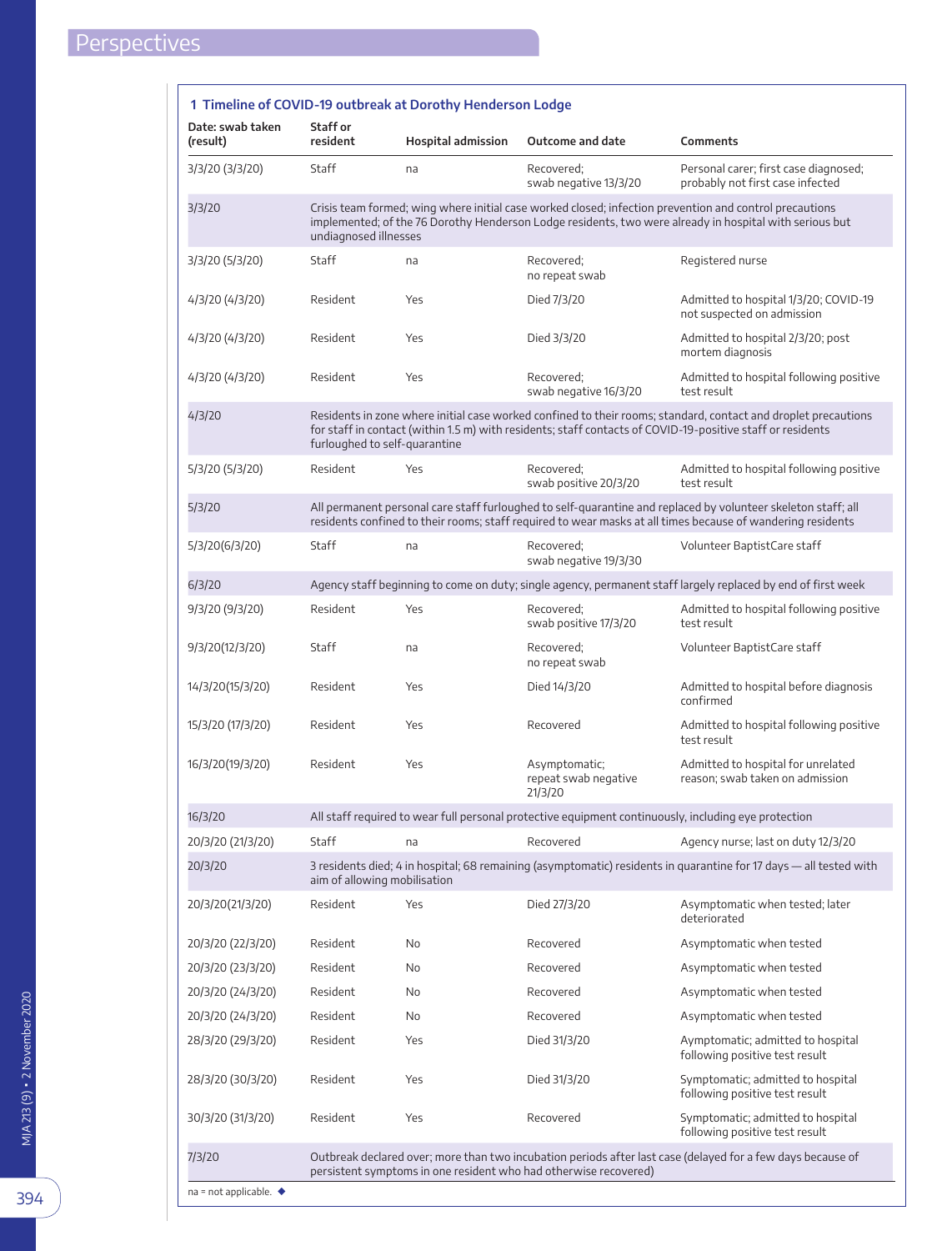physical wellbeing, despite efforts by staff to mitigate them. Strict IPC precautions remained in place, but quarantine was cautiously eased, by allowing residents short, supervised walks outside their rooms, and later to spend time with fellow residents in the same wing. The outbreak was declared over on 7 May 2020, which was more than two incubation periods since the last case.

The COVID-19 outbreak at Dorothy Henderson Lodge occurred at a time when community transmission and experience with control were limited. The source of the outbreak was not specifically identified but whole genome sequencing<sup>15</sup> showed it was part of a community outbreak that also involved a nearby hospital, school and day care centre. The outbreak was limited (21% attack rate) compared with reported RACF outbreaks overseas. For example, in a contemporaneous outbreak in King County, Washington, 101 of 130 (78%) residents were infected and 34 died (CFR, 34%; 26% of all residents).<sup>12</sup> The CFR at Dorothy Henderson Lodge was similar (6/16; 38%) but the overall mortality (6/76; 8%) was lower than in many RACF outbreaks overseas  $(25-30\%)^{9,10}$  and elsewhere in Australia. Nevertheless, it was inevitably associated with great physical and emotional cost to residents, families and staff, and financial cost to the organisation.

## **Major challenges and lessons learnt**

The Dorothy Henderson Lodge COVID-19 outbreak presented a number of major challenges, and the lessons learnt could limit future COVID-19 impacts on RACFs [\(Box 2\)](#page-2-0).

## **Staffing, infection prevention and control, and medical support**

From the start, Dorothy Henderson Lodge was supported by experienced IPC professionals and medical practitioners who were crucial to the outbreak response. Strict IPC precautions were

#### <span id="page-2-0"></span>**2 COVID-19 outbreaks in residential aged care facilities (RACFs): lessons learnt**

- Decisive leadership from management and expert infection prevention and control (IPC) guidance is crucial.
- There is a widespread lack of competence and confidence in IPC among health care and RACF staff when faced with an infectious disease crisis. Regular, targeted training is required to embed IPC principles in routine practice and enable rapid escalation to high level outbreak precautions when required.
- Contingency plans are needed to ensure surge capacity of qualified, experienced RACF staff to deal with sudden demand due to absenteeism from illness or quarantine.
- Proactive allied health support is necessary to maintain social connection, mobility and nutrition to mitigate risks of prolonged isolation or quarantine of aged residents.
- Hospital admission of RACF residents with COVID-19 can be determined on a case-by-case basis, according to medical need, resident preference and facility resources.
- In an RACF, a single confirmed case of COVID-19 in a resident, staff member or frequent visitor requires an immediate outbreak response, including testing of all staff and residents, isolation or quarantine as required, and implementation of strict IPC measures. Contacts should be retested towards the end of the incubation period.

consistent with national guidelines and, while necessary, were also costly and burdensome. The considerable financial costs of the COVID-19 outbreak were due to the need to replace quarantined staff with agency staff, and acquisition and disposal of personal protective equipment (PPE). More than the usual complement of frontline staff and a higher proportion of registered nurses were needed because of the extra workload due to the increased acuity of care. The estimated 800 sets of PPE used each day were disposed of as clinical waste, requiring collection by a licensed contractor. The unfamiliar working conditions for agency staff, many of whom had not worked in an aged care facility before, were stressful and tiring; they were understandably fearful of COVID-19 and unused to the discomfort of continuous PPE use. It was therefore unsurprising that a Clinical Excellence Commission review of IPC in April found a number of breaches.<sup>16</sup> Compliance improved after additional training.

# **Effects on residents and relatives**

The long period of quarantine was distressing for residents and relatives. Dorothy Henderson Lodge staff facilitated contact by phone, video, text messaging, voicemail, or in-person contact with physical distancing from a balcony or behind a transparent barrier. Nevertheless, the lack of physical contact, exercise and fresh air seriously affected residents' mental and physical health. Some became depressed, withdrawn or physically deconditioned and refused to eat or, when later given the opportunity, leave their rooms. This highlights the importance of mobilisation and resuming family contacts as soon as possible.

# **Hospital admission**

Admission of residents with COVID-19 to hospital was appropriate early in the outbreak, before its extent was known and staff numbers and IPC were stabilised. Admission to hospital can be confusing and frightening, especially for residents with dementia. Later in the outbreak, it was possible for residents with COVID-19 to be safely cared for in the home, as most preferred, including at least one who received end-oflife palliative care. Decisions about hospital transfer of aged care residents should consider their medical needs and preferences and the facility's capacity to care for them safely.

# **Testing and case detection**

Clinical indicators are an unreliable guide to COVID-19 testing in high risk settings such as RACFs. When this outbreak began, asymptomatic testing was not recommended, even in the setting of community transmission, and early case detection relied on active screening for acute symptoms or fever. It is now recognised that a single case in a high risk setting such as an RACF should prompt immediate testing of all residents and staff, irrespective of symptoms. Testing should be repeated in the early stages of an outbreak; how frequently depends on the duration and extent of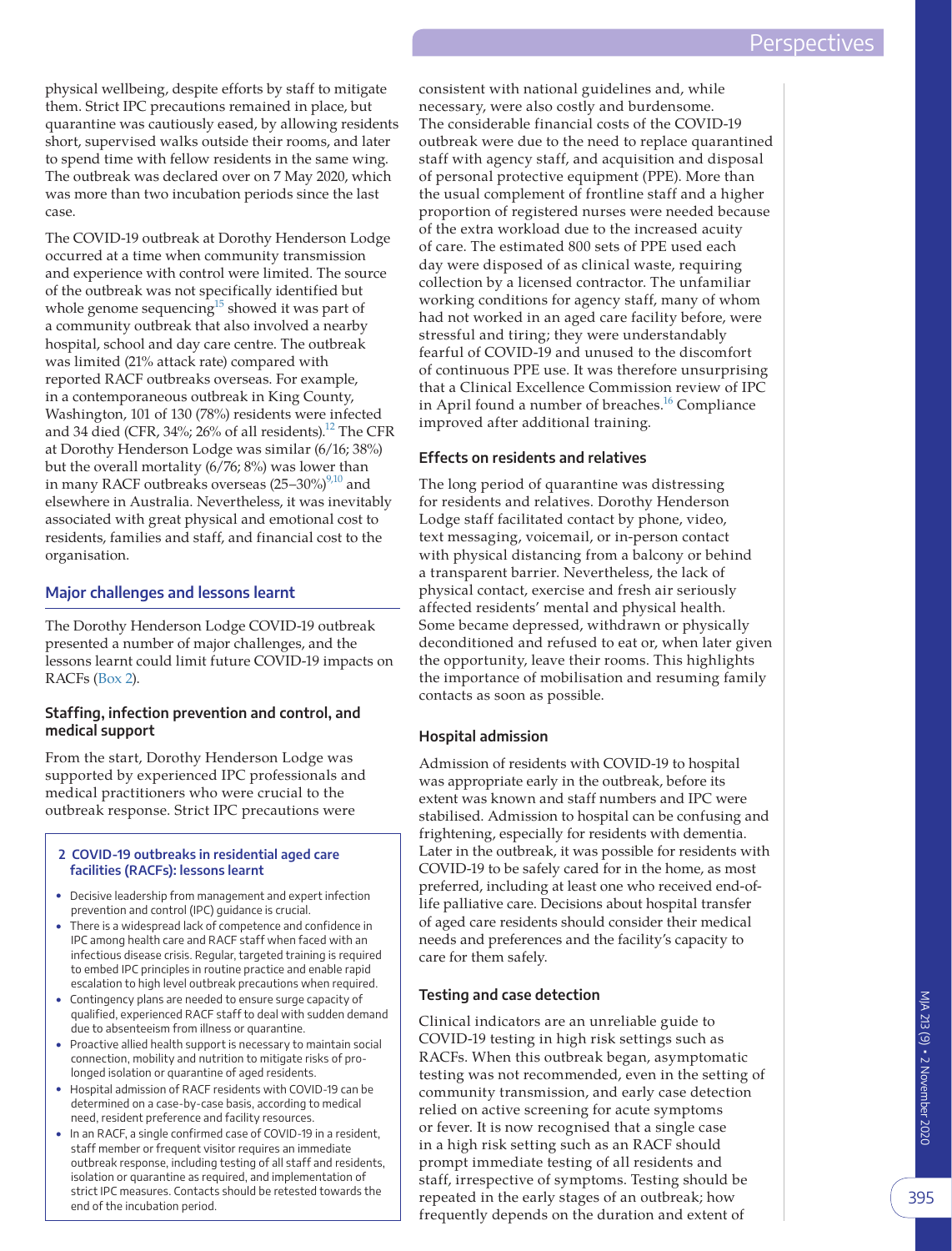<span id="page-3-0"></span>

| Facilitators of infection and outbreak prevention                                                                                                                                                                                                                                                                                                                                                                                                                                                                                                                                                                                                                                                                                                                                                                                                                                                           | <b>Barriers to outbreak control</b>                                                                                                                                                                                                                                                                                                                                                                                                                                                                                                                                                                                                                                                                  |
|-------------------------------------------------------------------------------------------------------------------------------------------------------------------------------------------------------------------------------------------------------------------------------------------------------------------------------------------------------------------------------------------------------------------------------------------------------------------------------------------------------------------------------------------------------------------------------------------------------------------------------------------------------------------------------------------------------------------------------------------------------------------------------------------------------------------------------------------------------------------------------------------------------------|------------------------------------------------------------------------------------------------------------------------------------------------------------------------------------------------------------------------------------------------------------------------------------------------------------------------------------------------------------------------------------------------------------------------------------------------------------------------------------------------------------------------------------------------------------------------------------------------------------------------------------------------------------------------------------------------------|
| Environmental factors:<br>Single rooms and private bathrooms for residents<br>$\bullet$<br>Good ventilation, access to sunlight, fresh air<br>Uncrowded, easily/frequently cleaned, uncluttered communal spaces (eq,<br>sitting/dining rooms)<br>• Zones or wings that can be separately isolated<br>Signage identifying zones and routine and/or enhanced IPC precautions<br>$\bullet$<br>when required<br>• Strategically placed alcohol-based hand sanitiser; availability of personal<br>protective equipment supplies as required                                                                                                                                                                                                                                                                                                                                                                      | • Carpets, soft furnishings, residents' personal<br>possessions*<br>• Intermingling of residents, communal activities*<br>• Shared rooms and/or bathrooms<br>• Crowding, clutter, poor ventilation, porous, difficult-<br>to-clean surfaces<br>• Inadequate cleaning of communal areas and residents'<br>rooms                                                                                                                                                                                                                                                                                                                                                                                       |
| Administrative and staffing factors:<br>• Facility-specific IPC policies and procedures, including infection risk<br>assessment and screening<br>• Leadership by managers and senior staff; eg, as team leaders, mentors,<br>trainers and IPC champions<br>• Relational care by staff teams each allocated to one group of residents<br>in a zone/wing $^{\dagger}$<br>• Predominantly full-time, permanent staff<br>• Staff:resident ratios, including registered nurses, commensurate with<br>residents' acuity-of-care needs<br>• All staff (managers, nurses, carers, housekeeping, food services,<br>clerical, medical, allied health) trained and competent in IPC practices,<br>appropriate to their roles<br>• Regular assessment of staff competency in standard IPC precautions<br>and readiness to escalate if required<br>• An outbreak preparedness plan, including surge workforce, regularly | • Inadequate staff:resident ratios<br>• High proportion of part-time, temporary or agency<br>staff<br>• Inadequate or no staff IPC training<br>• Staff moving between residents' rooms or zones<br>unnecessarily or without adequate IPC precautions<br>• Inadequate source control during an outbreak; ie,<br>isolation, transfer or cohorting of infected resident(s) <sup>§</sup><br>• Failure of staff to observe general outbreak/IPC<br>precautions; eg, staying home when unwell, physical<br>distancing in communal areas or community settings<br>• Failure to promptly identify and isolate an infectious<br>disease case<br>• Failure to have or rapidly activate an outbreak<br>response |
| reviewed and ready to implement<br>• Access to credentialled IPC expert advice on staff training,<br>environmental controls and outbreak control<br>Involvement of relatives in resident care and IPC $^{\ddagger}$<br>IPC = infection prevention and control. * The home-like setting of residential aged care facilities and the ability to socialise and engage in communal activities are                                                                                                                                                                                                                                                                                                                                                                                                                                                                                                               |                                                                                                                                                                                                                                                                                                                                                                                                                                                                                                                                                                                                                                                                                                      |

important for residents' physical and psychological wellbeing. During an outbreak, home-like characteristics of rooms, while not ideal for IPC, can be managed; communal activities must be curtailed. † A team-based care model has many benefits. Staff who know residents well understand and respond to their needs and identify subtle indicators of illness; residents are most at ease with staff they know and trust; if combined with other IPC precautions, it can limit the number of staff having to self-quarantine during an outbreak. ‡ Relatives are a potential but often overlooked source of physical and psychological support for residents and staff during an infectious disease outbreak. With minimal training they are likely to be able to observe IPC precautions. § Whether residents with a highly infectious disease such as COVID-19 are cared for in the home, which most would prefer, or transferred depends on the capacity of the facility to meet residents' needs and protect other residents and staff, and availability of safe, alternative accommodation; cohorting within the facility, if possible, is an alternative. ◆

unrecognised spread and how rapidly IPC measures are implemented.

### **Embedding infection prevention and control practices into RACF culture**

Prevention and control of infection, including COVID-19, in residential care settings, depends on a hierarchy of measures encompassing environmental, administrative and staffing factors [\(Box 3](#page-3-0)), which are at least as important as standard and transmissionbased IPC precautions. However, IPC training is essential — but often neglected — for protection of staff and residents, not only during a pandemic but also for routine care. IPC training should be tailored to the educational levels and roles of staff; be nationally consistent, to avoid confusion when they move between workplaces; and involve all aged care workers, including personal care, nursing, agency and support staff. IPC training requires additional resources but, if successful, the benefits should include less absenteeism among staff (from illness or quarantine), which has been a major contributor to

high COVID-19 attack and fatality rates among RACF residents.<sup>17</sup> In the long term, improved prevention and control of infection in RACFs should contribute to reducing the impacts of seasonal influenza and antimicrobial resistance, $18,19$  which are important causes of avoidable hospitalisation and cost in aged care.

**Acknowledgements:** I thank the BaptistCare managers and staff, and external clinical advisors who provided information for this review, particularly Kathy Dempsey, Senior Manager Healthcare Associated Infections and IPAC COVID-19 Response Clinical Lead with the NSW Clinical Excellence Commission; Melanie Dicks, BaptistCare Regional Operations Manager – Southern Residential Division; and staff of the NSW Public Health Emergency Operations Centre. This article arose from a review commissioned by the then Commonwealth Chief Medical Officer Brendan Murphy.

**Competing interests:** No relevant disclosures.

**Provenance:** Not commissioned; externally peer reviewed. ■

The unedited version of this article was published as a preprint on mja.com.au on 17 July 2020.

© 2020 AMPCo Pty Ltd

References are available online.